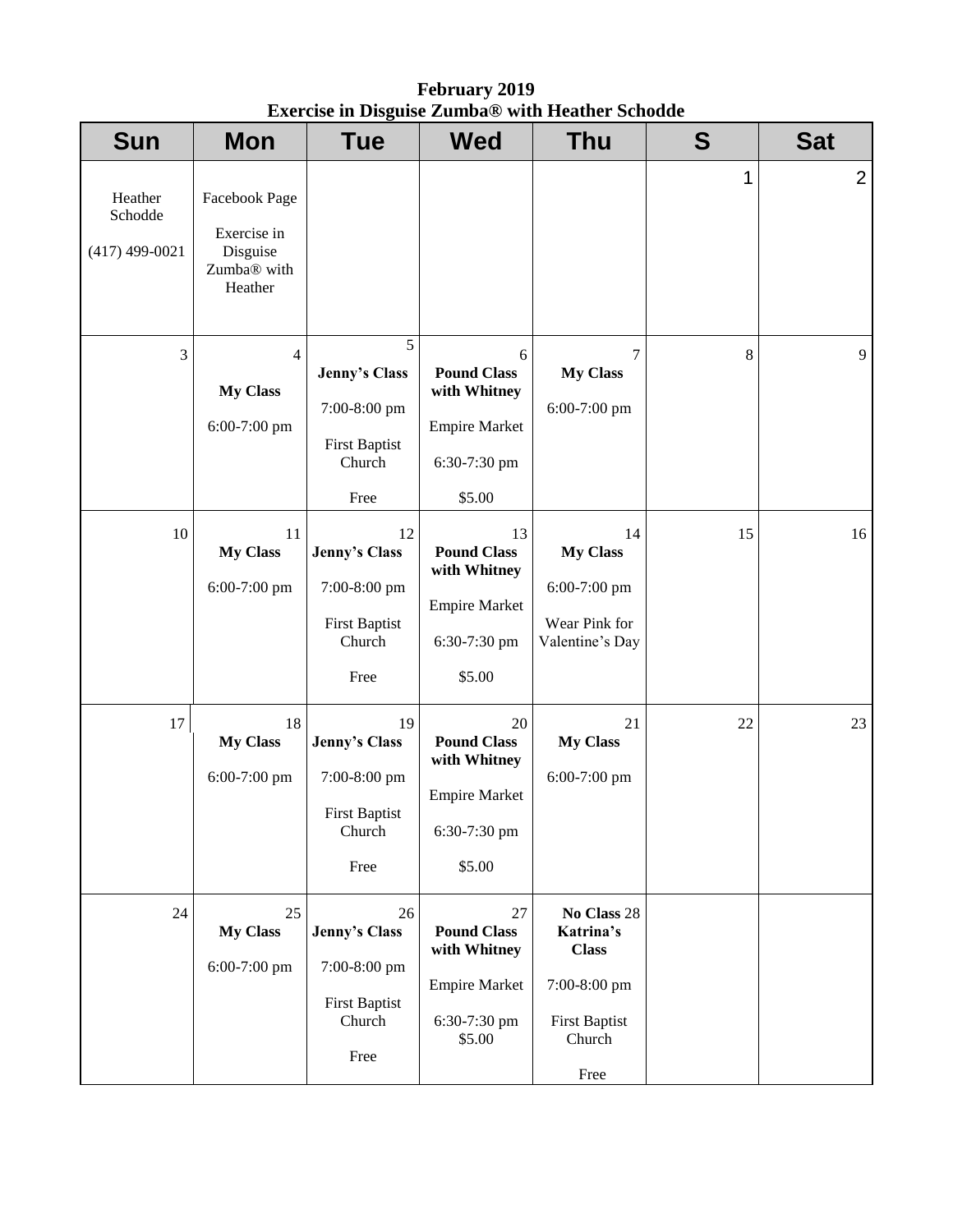March 2019 **Exercise in Disguise Zumba® with Heather Schodde** 

| <b>Sun</b>                             | <b>Mon</b>                                                                     | <b>Tue</b>                                                                           | <b>Wed</b>                                                                                 | <b>Thu</b>                                        | Fri                                                          | <b>Sat</b>     |
|----------------------------------------|--------------------------------------------------------------------------------|--------------------------------------------------------------------------------------|--------------------------------------------------------------------------------------------|---------------------------------------------------|--------------------------------------------------------------|----------------|
| Heather<br>Schodde<br>$(417)$ 499-0021 | Facebook Page<br>Exercise in<br>Disguise<br>Zumba <sup>®</sup> with<br>Heather |                                                                                      |                                                                                            |                                                   | 1                                                            | $\overline{2}$ |
| 3                                      | $\overline{4}$<br><b>My Class</b><br>6:00-7:00 pm                              | 5<br>Jenny's Class<br>7:00-8:00 pm<br><b>First Baptist</b><br>Church<br>Free         | 6<br><b>Pound Class</b><br>with Whitney<br><b>Empire Market</b><br>6:30-7:30 pm<br>\$5.00  | $\overline{7}$<br><b>My Class</b><br>6:00-7:00 pm | 8<br><b>Master Class</b><br>7:00-9:00<br>Mt. Hope<br>\$10.00 | 9              |
| 10                                     | 11<br><b>My Class</b><br>6:00-7:00 pm                                          | 12<br>Jenny's Class<br>7:00-8:00 pm<br><b>First Baptist</b><br>Church<br>Free        | 13<br><b>Pound Class</b><br>with Whitney<br><b>Empire Market</b><br>6:30-7:30 pm<br>\$5.00 | 14<br><b>My Class</b><br>6:00-7:00 pm             | 15                                                           | 16             |
| 17                                     | 18<br><b>My Class</b><br>$6:00-7:00$ pm                                        | 19<br><b>Jenny's Class</b><br>7:00-8:00 pm<br><b>First Baptist</b><br>Church<br>Free | 20<br><b>Pound Class</b><br>with Whitney<br><b>Empire Market</b><br>6:30-7:30 pm<br>\$5.00 | 21<br><b>My Class</b><br>6:00-7:00 pm             | 22                                                           | 23             |
| 24                                     | 25<br><b>My Class</b><br>6:00-7:00 pm                                          | 26<br><b>Jenny's Class</b><br>7:00-8:00 pm<br><b>First Baptist</b><br>Church<br>Free | 27<br><b>Pound Class</b><br>with Whitney<br><b>Empire Market</b><br>6:30-7:30 pm<br>\$5.00 | 28<br><b>My Class</b><br>6:00-7:00 pm             | 29                                                           | 30             |